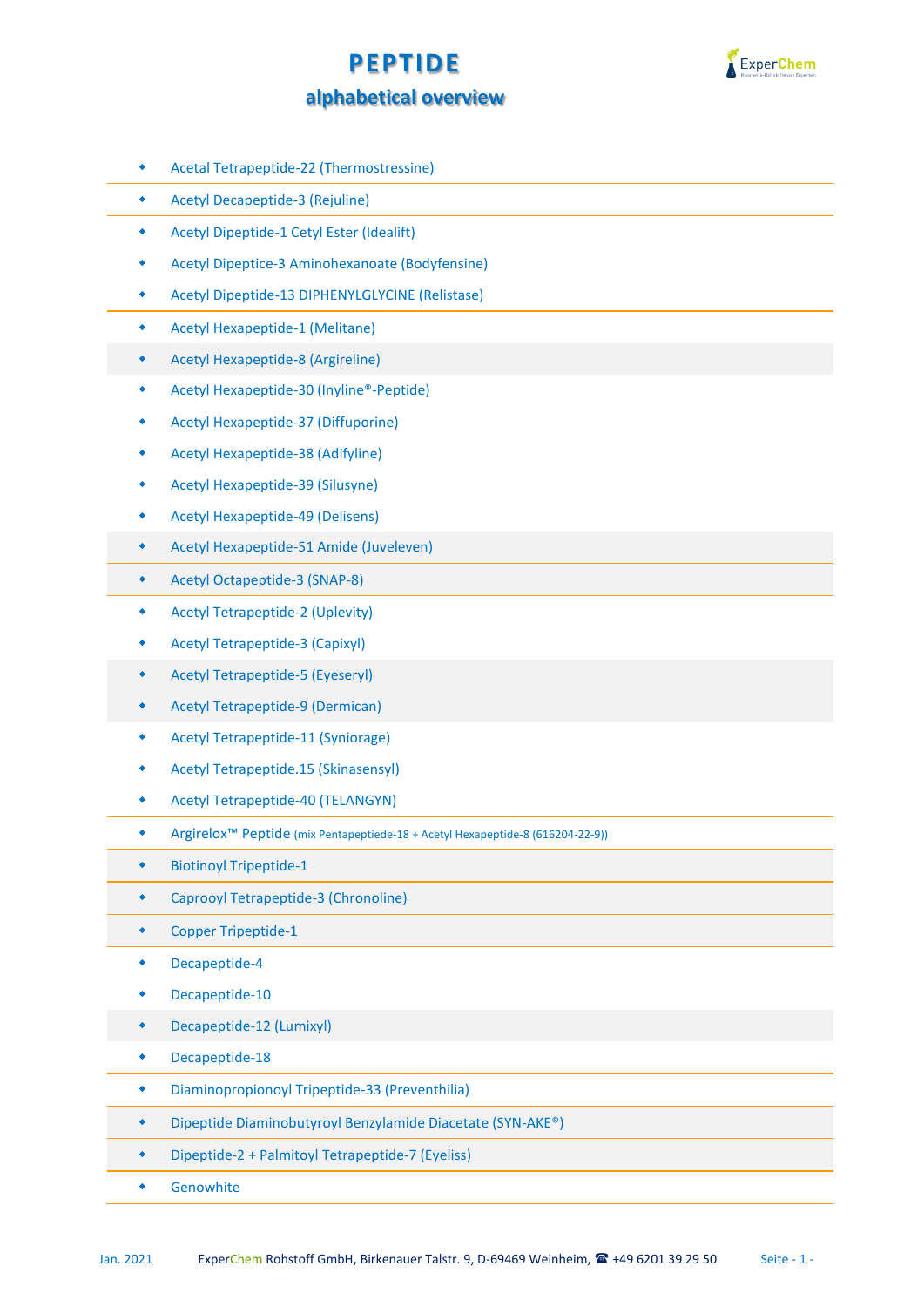## **PEPTIDE**



## **alphabetical overview**

- Glucoraphanin
- Heptapeptide-6
- Heptapeptide-7
- Hexapeptide-2
- Hexapeptide-3 (Peptide Vinci 2)
- Hexapeptide-9 (Collaxyl)
- Hexapeptide-10 (Serilesine)
- Hexapeptide-42 (Caspaline)
- Myristoyl Hexapeptide-4 (Sympeptide230)
- Myristoyl Hexapeptide-16
- Myristoyl Hexapeptide-23 (Sympeptide-380)
- Myristoyl Pentapeptide-8
- Myristoyl Pentapeptide-17
- Myristoyl Tetrapeptide-12
- Nonapeptide-1 (Melanostatine)
- Octapeptide-2
- Oligopeptide-10
- Oligopeptide-24 (EGF-like peptide)
- Oligopeptide-34
- Oligopeptide-51
- Oligopeptide-54
- Oligopeptide-68 (Beta-white)
- Palmitoyl Dipeptide-5 (SYN-Tacks)
- Palmitoyl Hexapeptide-12 (Biopeptide EL)
- Palmitoyl Oligopeptide (Bio-bustyl)
- Palmitoyl Oligopeptide (Biopeptide CL)
- Palmitoyl Oligopeptide + Palmitoyl Tetrapeptide-7 (Matrixyl3000)
- Palmitoyl Pentapeptide-3=7 (Matrixyl)
- Palmitoyl Tripeptide-5 (SYN-Coll)
- Palmitoyl Tripeptide-8 (Neutrazen)
- Palmitoyl Tripeptide-36
- Palmitoyl Tripeptide-38 (Matrixyl synthe6)
- Pentapeptide-3 (Vialox)